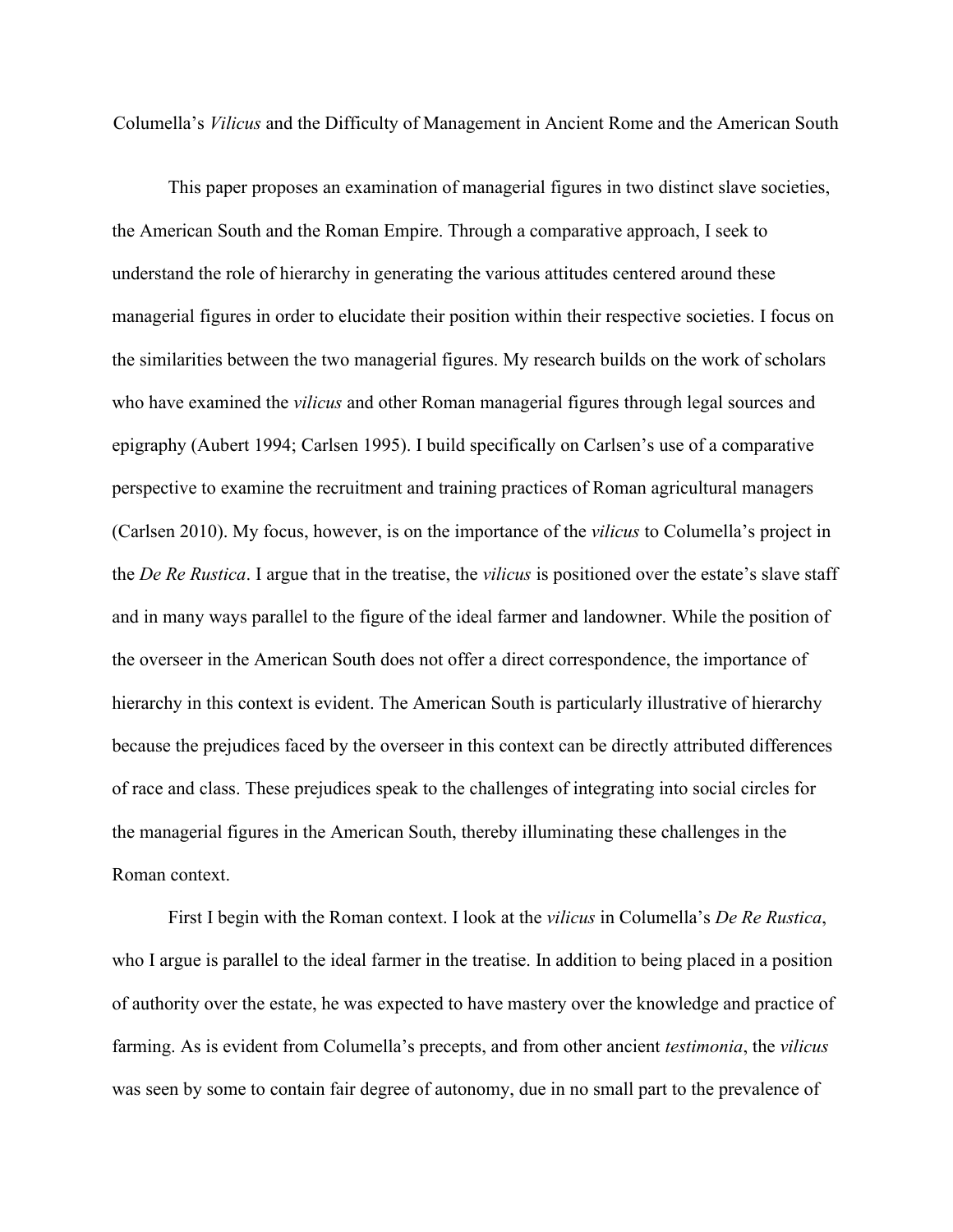absentee management. I then argue that Columella's precepts indicate that the *vilicus* faced some difficulty integrating into his social circles because of the ambivalence of his position. As these managers could also be freedmen, I consider his treatment as part of the broader treatment of freedmen under the Principate.

In my consideration of the American South, on the other hand, I emphasize the ambivalence of various managerial figures, including the overseer, who was cast as both aspiring upstart and lazy drunkard, and the black slave driver, who, as evident in the debate over his character, could be despised by his fellow slaves, favored by owners, and, in disputes, seen as having sided with his fellow slaves over owners (Scarborough 1966; Van Deburg 1979). I consider how the treatment of these managerial figures reflects both class and racial prejudices held against African Americans and poor Whites through analysis of various textual sources such as letters, testimonies from slaves, journals, newspapers, and pamphlets (Scarborough 1966; Van Deburg 1979; Richard 2009). To close, I offer some reflections on the importance of each of these figures to the functioning of the agricultural estate.

## Bibliography

- Van Deburg, W.L. 1979. *The Slave Drivers. Black Agricultural Labor Supervisors in the Antebellum South*. Westport: Greenwood Press.
- Carlsen, J. 1995. *Vilici and Roman Estate Managers until AD 284*. Analecta Romana Instituti Danici Supplementum XXIV. Rome: L'Erma
- Scarborough, W.K. 1966. The Overseer. Plantation Management in the Old South. Louisiana: University of Georgia Press.

Aubert, J.J. 1994. *Business Managers in Ancient Rome. A Social and Economic Study of*